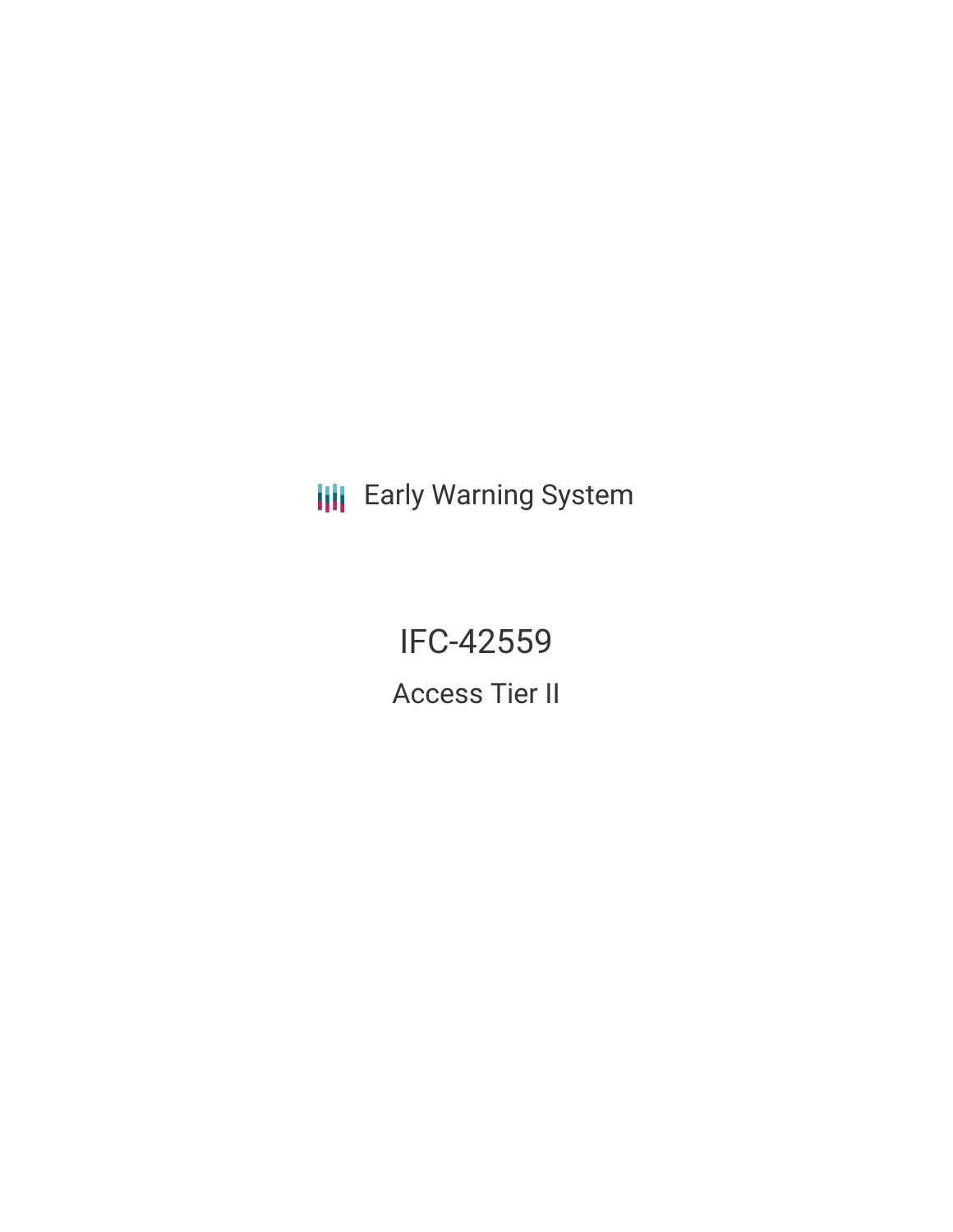| <b>Countries</b>               | Nigeria                                 |
|--------------------------------|-----------------------------------------|
| <b>Financial Institutions</b>  | International Finance Corporation (IFC) |
| <b>Status</b>                  | Proposed                                |
| <b>Bank Risk Rating</b>        | U                                       |
| <b>Voting Date</b>             | 2019-06-12                              |
| <b>Borrower</b>                | ACCESS BANK PLC                         |
| <b>Sectors</b>                 | Finance                                 |
| <b>Ring Fence</b>              | <b>Small &amp; Medium Enterprises</b>   |
| <b>Investment Amount (USD)</b> | \$87.50 million                         |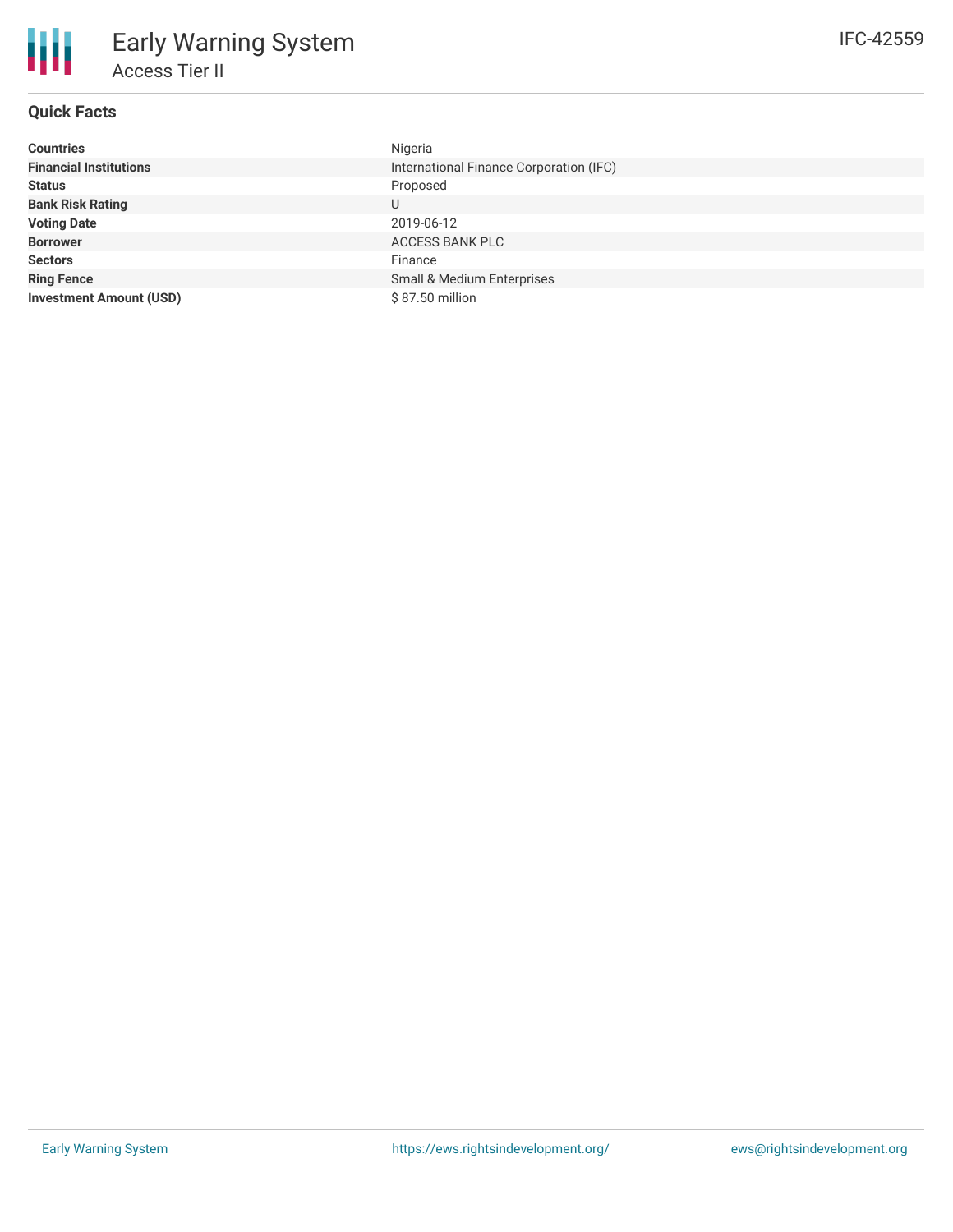

### **Project Description**

The project consists of an investment of up to US\$87.5 million in Access Bank PLC ("Access Bank" or the "Bank") in the form of a subordinated loan with a maturity of 10-years, callable after 5 years and with a 5-year grace period. The investment will enhance the Bank's regulatory capital and enable to bank to scale up its lending program to micro, small and medium enterprises ("MSMEs'), including lending operations to women-owned MSMEs and climate smart projects.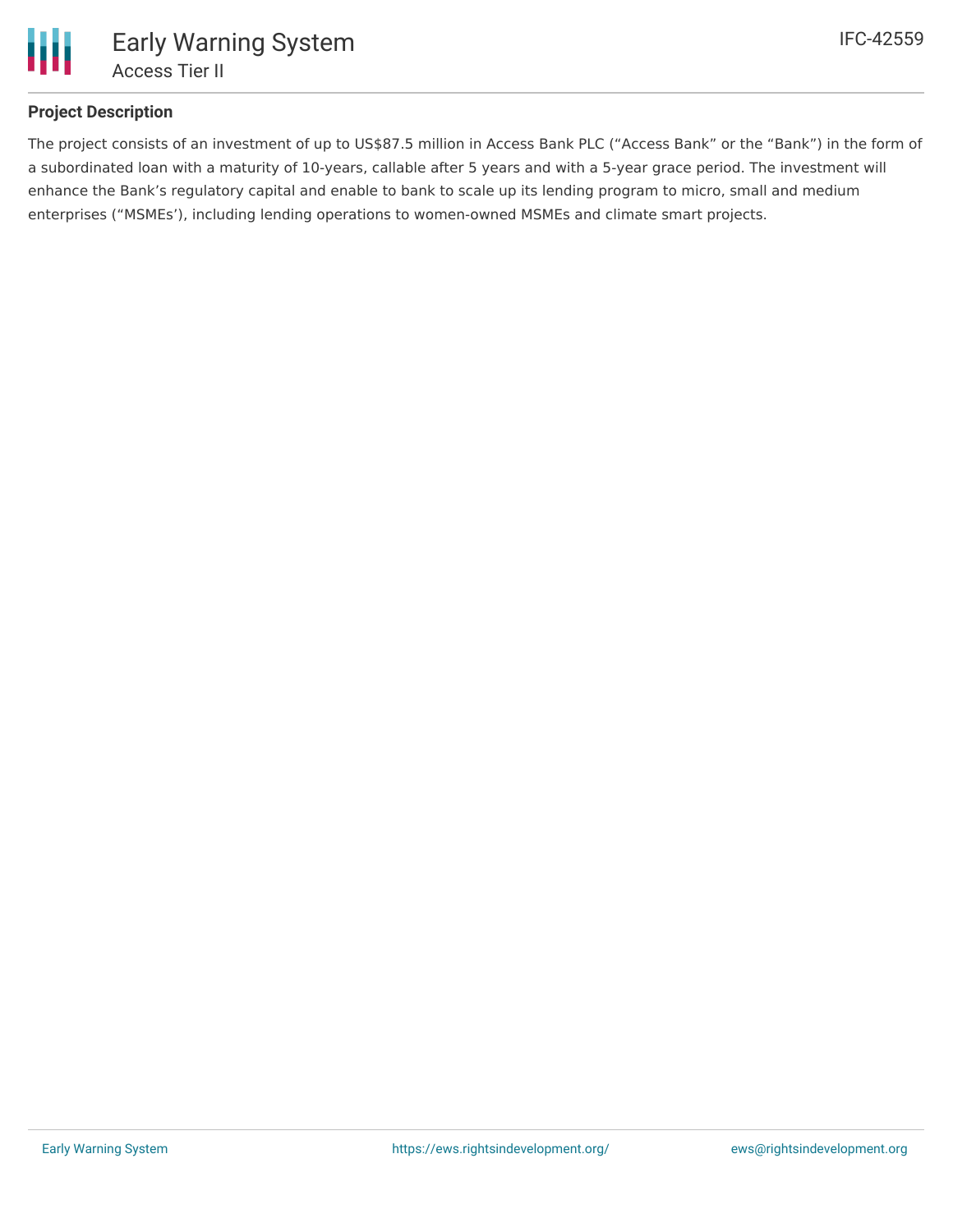## **Investment Description**

• International Finance Corporation (IFC)

## **Financial Intermediary**

Financial Intermediary: A commercial bank or financial institution that receives funds from a development bank. A financial intermediary then lends these funds to their clients (private actors) in the form of loans, bonds, guarantees and equity shares. Financial intermediaries include insurance, pension and equity funds. The direct financial relationship is between the development bank and the financial intermediary.

[Access](file:///actor/2020/) Bank Plc (Financial Intermediary) **is owned by** [Access](file:///actor/3521/) Bank Group (Parent Company)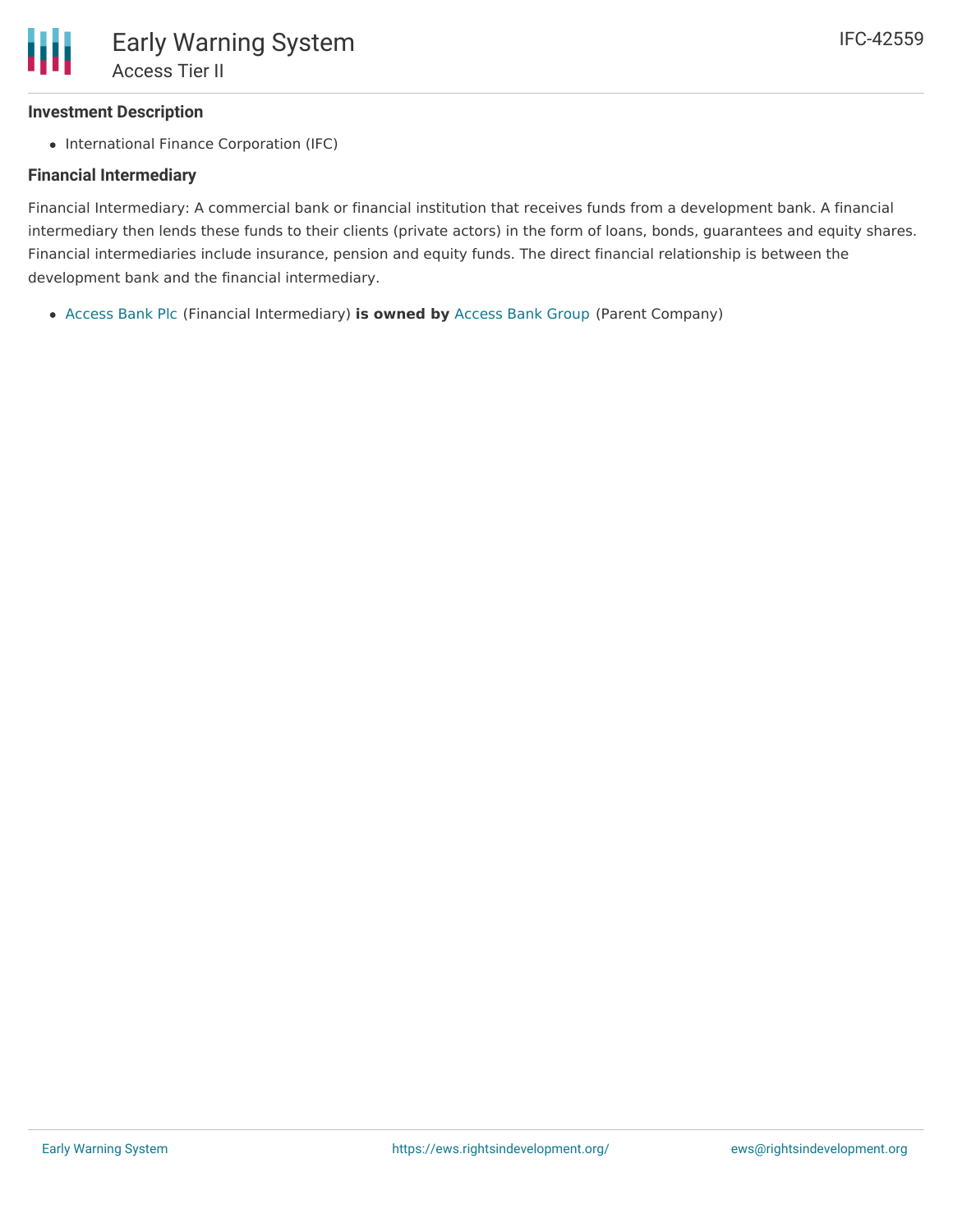There is often limited information publicly available about what development banks are funding through financial intermediaries. In 2021, the Early Warning System partnered with Oxfam International to incorporate information on high-risk projects being funded by financial intermediaries receiving funding from the International Finance Corporation (IFC) and the Dutch Development Bank (FMO).

The information listed below describes the relationship between the different private actors linked to high-risk sectors and subprojects of IFC and FMO's financial intermediary investments and/or the financial intermediary's parent companies made from 2017 through 2020, including any associated ring fences.

The database, however, does not explicitly or implicitly imply that IFC or FMO have material exposure to or are contractually or legally accountable to the sub-projects financed by their financial intermediaries or the financial intermediary's parent companies. It only shows a seemingly financial relationship among the different private actors, the financial intermediaries, and IFC or FMO.

### **Private Actors Description**

Access Bank Plc. is a leading full-service commercial Bank operating through a network of more than 592 branches and service outlets, spanning three continents, 12 countries and 29 million customers. The Bank employs 28,000 people in its operations in Nigeria and has subsidiaries in Sub-Saharan Africa and the United Kingdom (with a branch in Dubai, UAE) and representative offices in China, Lebanon and India.

Listed on the Nigerian Stock Exchange since 1998, Access Bank is a diversified financial institution which combines a strong retail customer franchise and digital platform with deep corporate banking expertise and proven risk management and capital management capabilities. The Bank serves its various markets through four business segments: Retail, Business, Commercial and Corporate. The Bank has over 900,000 shareholders (including several Nigerian and International Institutional Investors). Following its merger with Diamond Bank in March 2019, Access Bank became one of Africa's largest retail banks by retail customer base.

As part of its continued growth strategy, Access Bank is focused on mainstreaming sustainable business practices into its operations. The Bank strives to deliver sustainable economic growth that is profitable, environmentally responsible and socially relevant, helping customers to access more and achieve their dreams.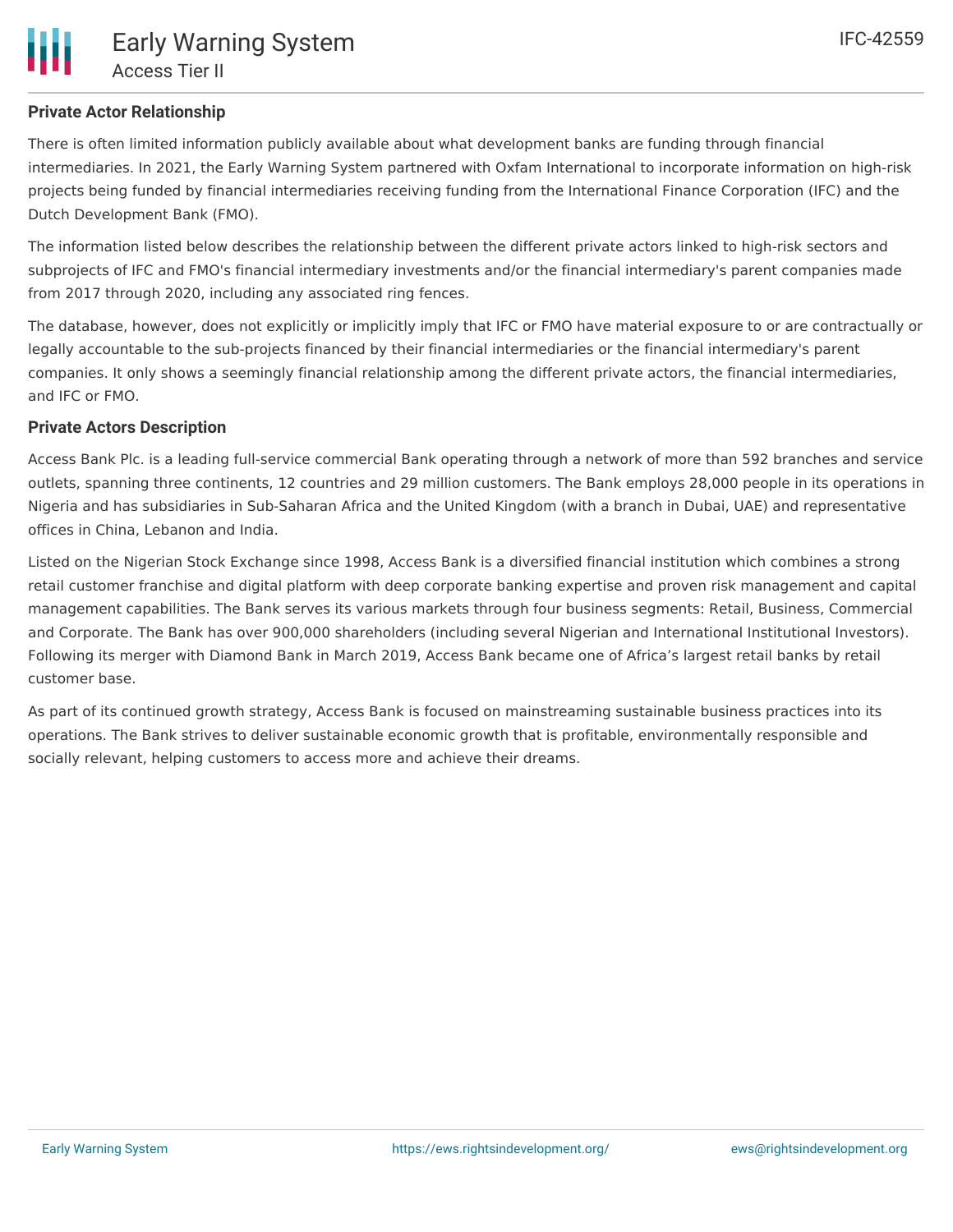

# Early Warning System Access Tier II

| <b>Private Actor 1</b>                     | <b>Private Actor</b><br>1 Role | <b>Private Actor</b><br>1 Sector |               | <b>Relation</b> Private Actor 2            | <b>Private Actor</b><br>2 Role | <b>Private Actor</b><br>2 Sector |
|--------------------------------------------|--------------------------------|----------------------------------|---------------|--------------------------------------------|--------------------------------|----------------------------------|
| <b>Access Bank Group</b>                   | Investor                       | Finance                          | invests<br>in | Bk Of Ind Ltd                              | Parent<br>Company              | Construction                     |
| Access Bank Group                          | Investor                       | Finance                          | invests<br>in | EA Field New Wells Drilling                | Client                         | Mining                           |
| <b>Access Bank Group</b>                   | Investor                       | Finance                          | invests<br>in | Eni SpA                                    | Parent<br>Company              | Mining                           |
| <b>Access Bank Group</b>                   | Investor                       | Finance                          | invests<br>in | Federal Republic of Nigeria                | Parent<br>Company              | Mining                           |
| <b>Access Bank Group</b>                   | Investor                       | Finance                          | invests<br>in | Nigeria Liquified Natural Gas              | Client                         | Mining                           |
| <b>Access Bank Group</b>                   | Investor                       | Finance                          | invests<br>in | Nigeria LNG Complex Train 7                | Client                         | Mining                           |
| <b>Access Bank Group</b>                   | Investor                       | Finance                          | invests<br>in | Nigerian National Petroleum<br>Corporation | Parent<br>Company              | Mining                           |
| Access Bank Group                          | Investor                       | Finance                          | invests<br>in | Project Cheetah (Infill                    | Client                         | Mining                           |
| <b>Access Bank Group</b>                   | Investor                       | Finance                          | invests<br>in | Royal Dutch Shell                          | Parent<br>Company              | Mining                           |
| Access Bank Group                          | Investor                       | Finance                          | invests<br>in | Royal Dutch Shell plc                      | Parent<br>Company              | Mining                           |
| Access Bank Group                          | Investor                       | Finance                          | invests<br>in | STOGG Eagle Funding Ltd                    | Client                         | Mining                           |
| Access Bank Group                          | Investor                       | Finance                          | invests<br>in | total                                      | Parent<br>Company              | Mining                           |
| Eni SpA                                    | Parent<br>Company              | Mining                           | owns          | Nigeria LNG Complex Train 7                | Client                         | Mining                           |
| Federal Republic of Nigeria                | Parent<br>Company              | Mining                           | owns          | Nigeria Liquified Natural Gas              | Client                         | Mining                           |
| Federal Republic of Nigeria                | Parent<br>Company              | Mining                           | owns          | Project Cheetah (Infill                    | Client                         | Mining                           |
| Federal Republic of Nigeria                | Parent<br>Company              | Mining                           | owns          | STOGG Eagle Funding Ltd                    | Client                         | Mining                           |
| Nigerian National Petroleum<br>Corporation | Parent<br>Company              | Mining                           | owns          | Nigeria LNG Complex Train 7                | Client                         | Mining                           |
| Royal Dutch Shell                          | Parent<br>Company              | Mining                           | owns          | Nigeria LNG Complex Train 7                | Client                         | Mining                           |
| Royal Dutch Shell plc                      | Parent<br>Company              | Mining                           | owns          | EA Field New Wells Drilling                | Client                         | Mining                           |
| total                                      | Parent<br>Company              | Mining                           | owns          | Nigeria LNG Complex Train 7                | Client                         | Mining                           |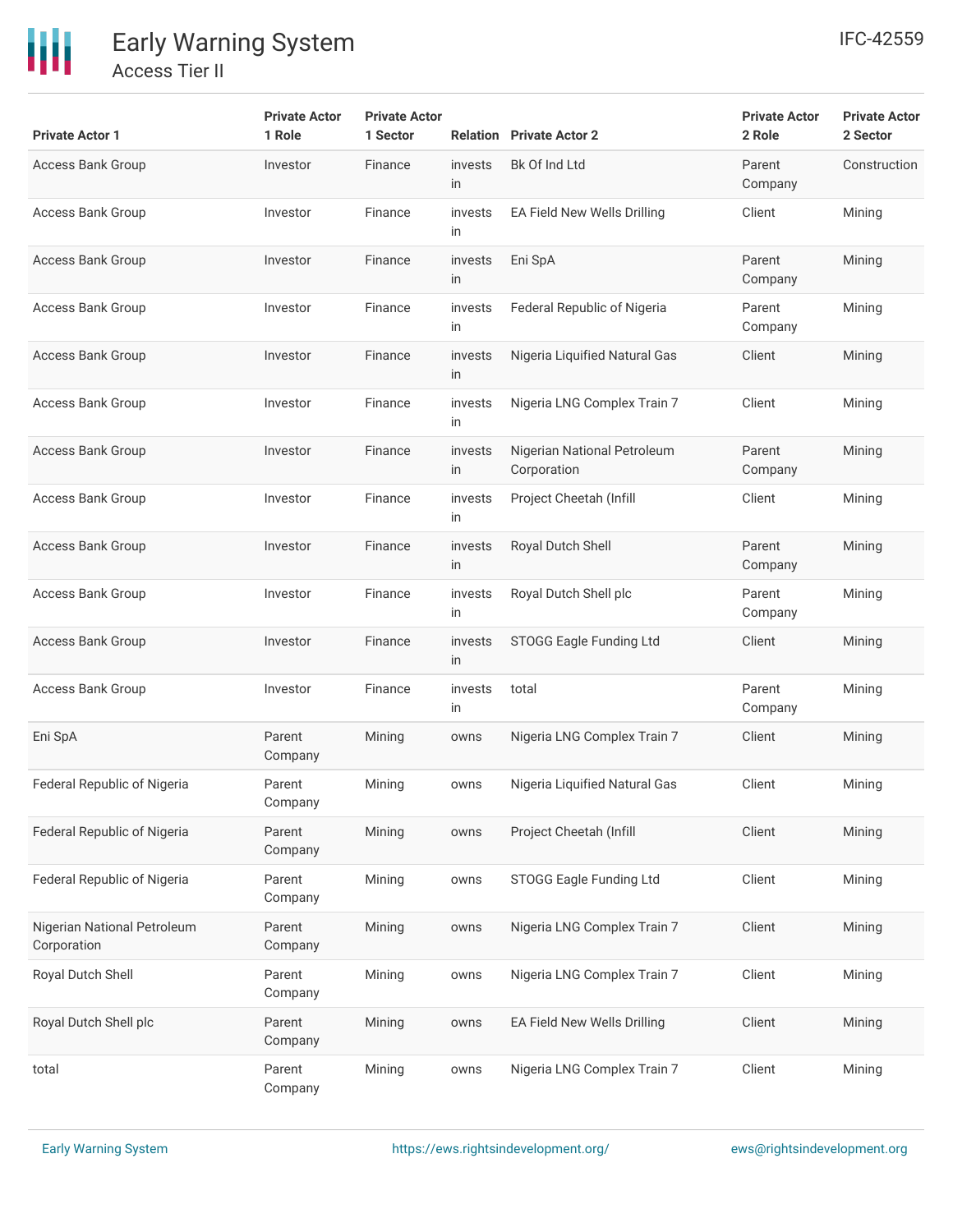

# **Contact Information**

Access Bank PLC Seyi Kumapayi Chief Financial Officer +234 802 313 0935 Oluseyi.kumapayi@accessbankplc.com Head OfficePlot 999C, Danmole Street, Off Idejo Street,Victoria Island, Lagos State, Nigeria www.accessbankplc.com

### ACCOUNTABILITY MECHANISM OF IFC

The Compliance Advisor Ombudsman (CAO) is the independent complaint mechanism and fact-finding body for people who believe they are likely to be, or have been, adversely affected by an IFC or MIGA- financed project. If you submit a complaint to the CAO, they may assist you in resolving a dispute with the company and/or investigate to assess whether the IFC is following its own policies and procedures for preventing harm to people or the environment. If you want to submit a complaint electronically, you can email the CAO at CAO@worldbankgroup.org. You can learn more about the CAO and how to file a complaint at http://www.cao-ombudsman.org/